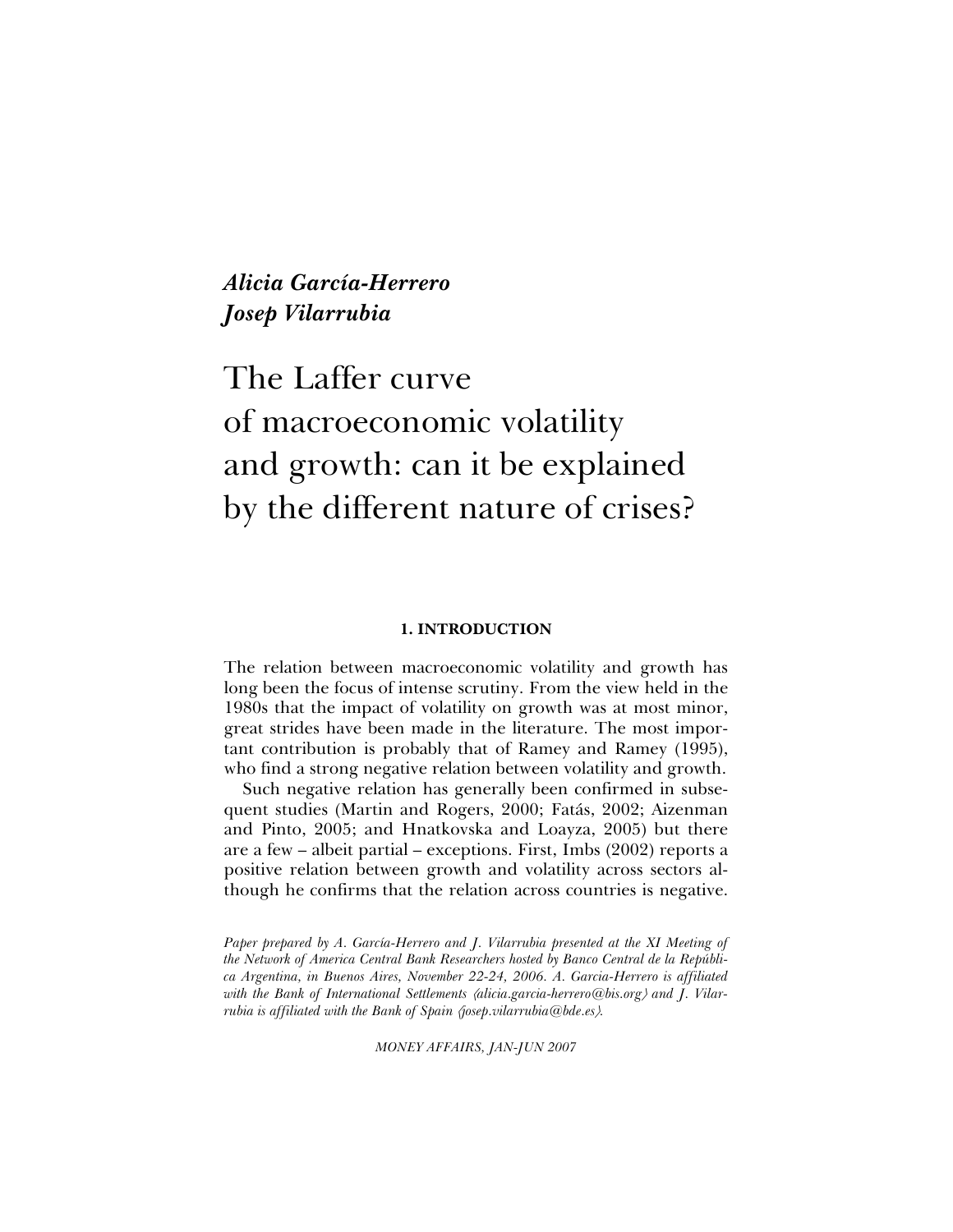Second, Rancière, Tornell, and Westermann (2003) show how credit market imperfections in financially open economies could lead to higher growth while increasing volatility. Third, Kose, Prasad and Terrones (2005) conclude that higher trade openness brings benefits in terms of higher growth even though it exposes an economy to more volatility arising from external shocks.

There are many reasons to believe that macroeconomic volatility may lead to lower economic growth: A very general one is the fact that volatility tends to be associated with uncertainty. Economic uncertainty may reduce growth through several channels. First, it should induce agents to postpone decisions, the more so the riskier the decisions are (because of risk aversion). Second, investment irreversibilities could make firms invest suboptimally in the face of uncertainty. Servén (1998) confirms empirically the negative link between volatility and investment. A more specific argument is related to the existence of financial constraints, which are bound to increase with macroeconomic volatility, particularly during sharp recessions (Martin and Rogers, 1997; Talvi and Végh 2000).

There are also some arguments in favour of a positive relation between volatility and growth. A general one is that more volatility should lead to higher returns and, thereby, higher growth. For this general argument to hold, however, it would be necessary for countries to have risk-sharing mechanisms so that risky projects can be carried out without any major problems. Another argument comes from the higher likelihood of firms' innovating during high-growth periods (even if they are followed by contraction periods), which should bring more growth. A more specific argument is the existence of a precautionary motive for savings: more volatility should encourage more savings which – if kept in the domestic economy – would raise investment and, thereby, growth. Given the above arguments for and against a negative relationship between volatility and growth, one possibility is that the relation is not linear, i.e. that it positive for a certain level of volatility while negative for a higher level. This is what we test in this paper as well as the underlying reasons for such non-linearity. Our results confirm that the relation between volatility and growth looks like a Laffer curve: a certain degree of volatility is more growthenhancing than very low one. However, when volatility becomes very large, it does appear to hamper growth.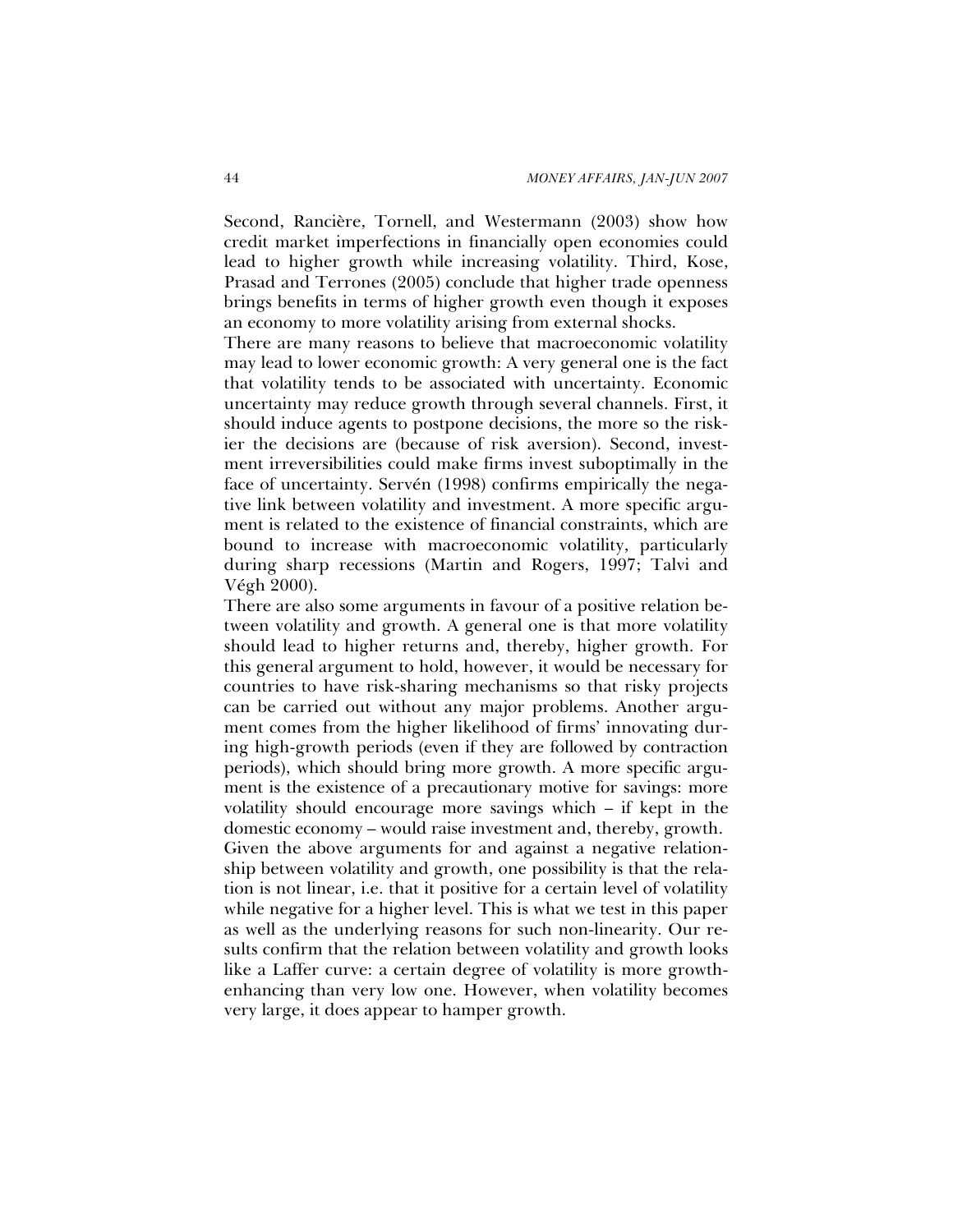When exploring the underlying reasons for a Laffer curve depicting the relation between volatility and growth, we focus on the role of crises. This is because of their importance in explaining large swings in economic growth. While the consensus view is that crises - being associated with high volatility - are very detrimental for growth (Hnatkovska and Loayza, 2005), they could also serve as a catalyst for change and, thereby, enhance long term growth. In this vein, Rancière et al. (2003) show theoretically and empirically that countries having experienced occasional crises and with a negative skewness of credit growth experience faster income growth on average.<sup>1</sup> One possible explanation for this differing views lies on the different nature of crises. While Hnatkovska and Loayza (2005) study cases of extremely negative volatility independently of their source, Rancière et al. (2003) focus on experiences of sharp reductions in credit growth, generally identified as banking crises. In this study, we test the impact of three main types of financial crises (currency, banking and sovereign crises) on the degree of macroeconomic volatility. We conclude that only sovereign crises are clearly associated with higher volatility. Banking crises, on the other hand, tend to place countries in a lowers level of volatility, which are, in turn, associated with higher growth. However, this latter result is less robust to different model specifications than that for sovereign crises.

The paper is structured as follows. After this brief introduction, Section 2 describes the data used and the empirical strategy followed. Section 3 reports our results and Section 4 concludes.

# **2. DATA ISSUES AND EMPIRICAL STRATEGY**

We have data for a maximum of 114 countries from 1978 to 2002 which gives us 25 years of data. The list of countries is presented in Table A.1 of the Appendix. Most of our data have been obtained from the World Bank's World Development Indicators (WDI). However, we have pooled data from a variety of other sources. Summary statistics for the variables we use in the paper are shown in Table A.2 of the Appendix.

 $1$  However, Aghion et al. (2005) show the opposite theoretically and empirically, namely that tighter credit leads to both higher aggregate volatility and lower mean growth for a given total investment rate.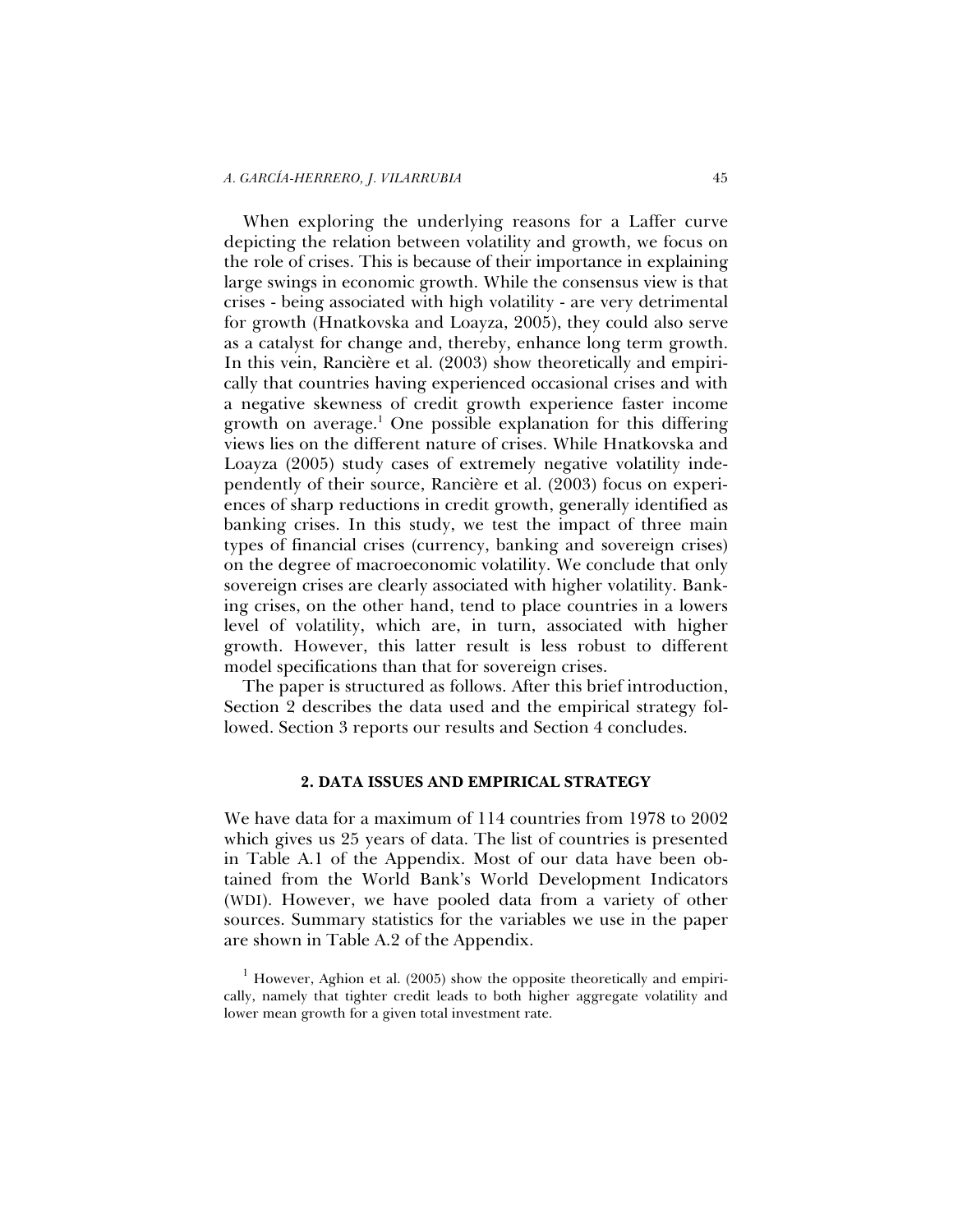Data on GDP per capita come from the World Bank's WDI. The same source has been used for the rate of enrolment in secondary school, life expectancy, domestic credit to the private sector, gross fixed capital formation, inflation (measured as both the GDP deflator and the consumer price index), and trade openness (measured as the sum of exports and imports over GDP).

The frequency of banking crises is based on lists of crisis events from several sources, but mainly Caprio and Klingebiel (2003), cross-checked with Domaç and Martínez-Peria (2000) and IMF staff reports. Caprio and Klingebiel use common macroeconomic indicators to date both systemic and non-systemic banking crises and these are, in turn, complemented with interviews with financial experts of each country considered. The frequency of currency crises is based on the dataset in Bubula and Otker-Robe (2003). These authors use a definition of "de facto" currency crises, by which a crisis occurs when the index (constructed as the average of the change in the exchange rate vis-à-vis the USD and domestic interest rate) experience a change of over 3 times the standard deviation of the sample. Finally, data for sovereign debt crisis episodes are obtained from various reports available from Standard & Poor's.

# **Empirical strategy**

In order to empirically determine what the shape of the relation between volatility and growth is and what factors might be behind it, we conduct two different types of exercises.

In the first one, we develop a new approach to unveil the shape of such relation. To this effect, we run the following regression:

$$
\gamma_{c(t,T)} = \beta \cdot y_{ct} + \delta \cdot z_{c(t,T)} + Q_{c(t,T)} + \varepsilon_{c(t,T)}
$$

where  $\gamma_{c(t,T)}$  corresponds to the average per capita GDP growth rate of country  $c$  between time  $t$  and  $T$ ;  $y_{ct}$  is the logarithm of per capita GDP level at time *t*;  $z_{c(t,T)}$  is a set of controls based used in the growth literature and suggested by Levine and Renelt (1992). These include the logarithm of enrolment in secondary schooling at time *t* and the average population growth between time *t* and *T.* We move away from imposing a linear (or, at most, quadratic) relationship in the relationship between volatility and growth as it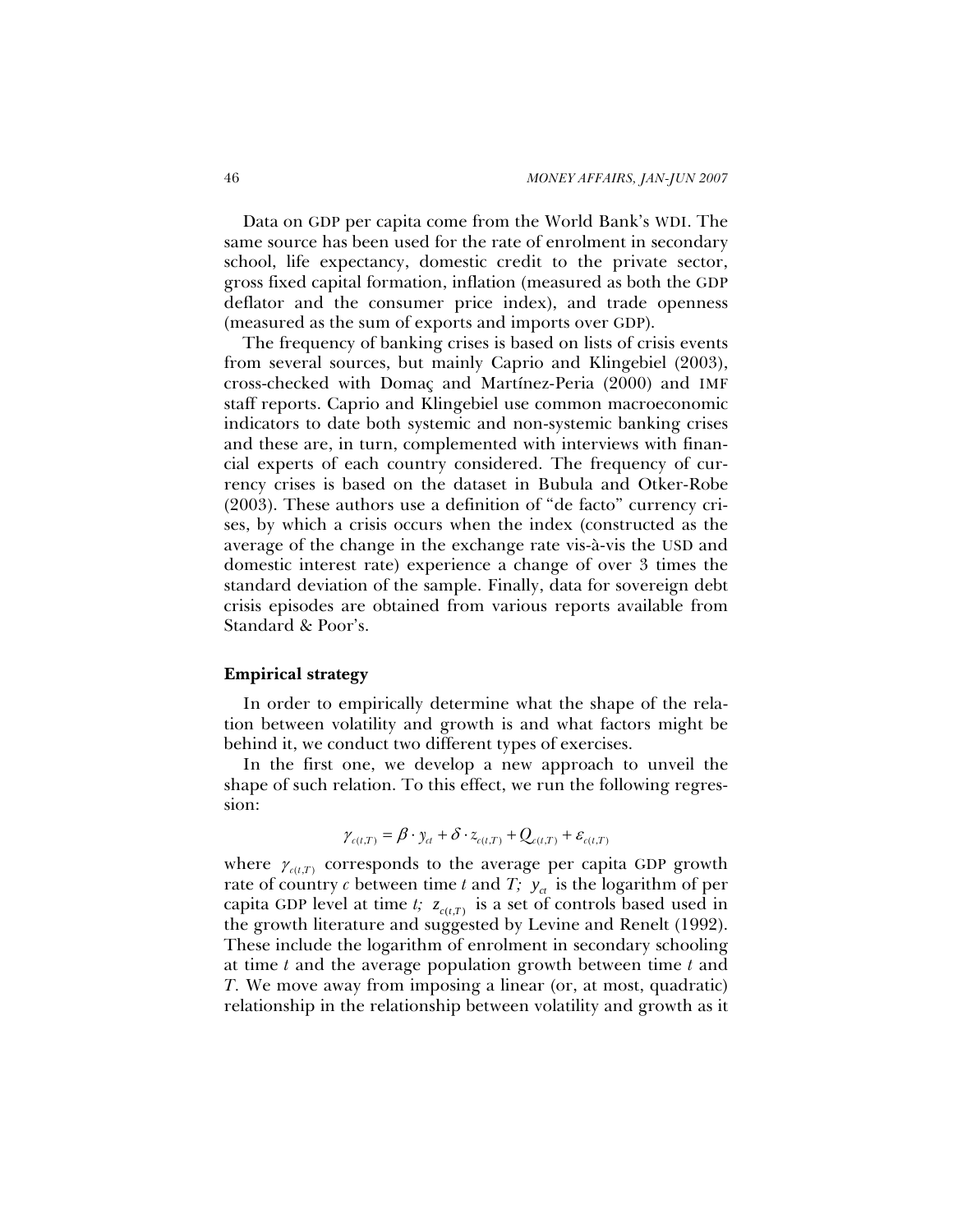has generally been done in the literature and divide up the countries in our sample into four quartiles according to the volatility of their per capita GDP growth. We include the dummies for a country being in each quartile as a  $Q_{\text{c}(t,T)}$  and these are our coefficients of interest. Obviously, in order to avoid multicollinearity, we omit the dummy for the first quartile so that each coefficient corresponds to the effect on growth of being in a given quartile relative to the first quartile.

In the second exercise, we investigate what are the determinants of a country ending up in a different level of macroeconomic volatility (namely in a different quartile). To this effect, we define a categorical variable which takes the value from 1 to 4, depending on the quartile where the observation is placed. Thus, for instance, an observation with a very low level of volatility, which would be in the first quartile of the volatility distribution, would take a value of 1. On the other hand, countries with a higher degree of volatility would be in the fourth quartile and the categorical variable would, therefore, take the value of 4. Next we regress the following equation:

$$
q_{c(t,T)} = \beta_i \cdot F_{ic(t,T)} + \varphi \cdot w_{c(t,T)} + \eta_{c(t,T)}
$$

where  $q_{c(t,T)}$  is to the categorical variable defined earlier, and  $F_{i(t,T)}$  corresponds to the number of crises of type *i* that occurred in country *c* between time *t* and *T*. We consider three types of crises: currency crises (those brought about by a big depreciation in country *c*'s currency); banking crises (those associated with a crisis in country *c*'s banking system) and; sovereign crises (those where country *c* defaults on or restructures its sovereign debt). The coefficients  $\beta_i$  are those of interest to us in this exercise as they reveal which types of crisis place countries in higher or lower quartiles of the GDP per capita growth rate volatility distribution. In this regression, we also need to control for other potential determinants of the volatility of per capita GDP growth  $(w_{c(t,T)})$ , namely the variability of inflation and of terms-of-trade between time *t* and *T,* as well as the level of trade integration and financial development taken at time *t.* We assume the error term  $(\eta_{c(t,T)})$  is well-behaved. The categorical nature of the dependent variable causes us to estimate the previous equation using an ordered logit. Therefore, the coefficients we estimate in these regressions can be interpreted as the predicted change in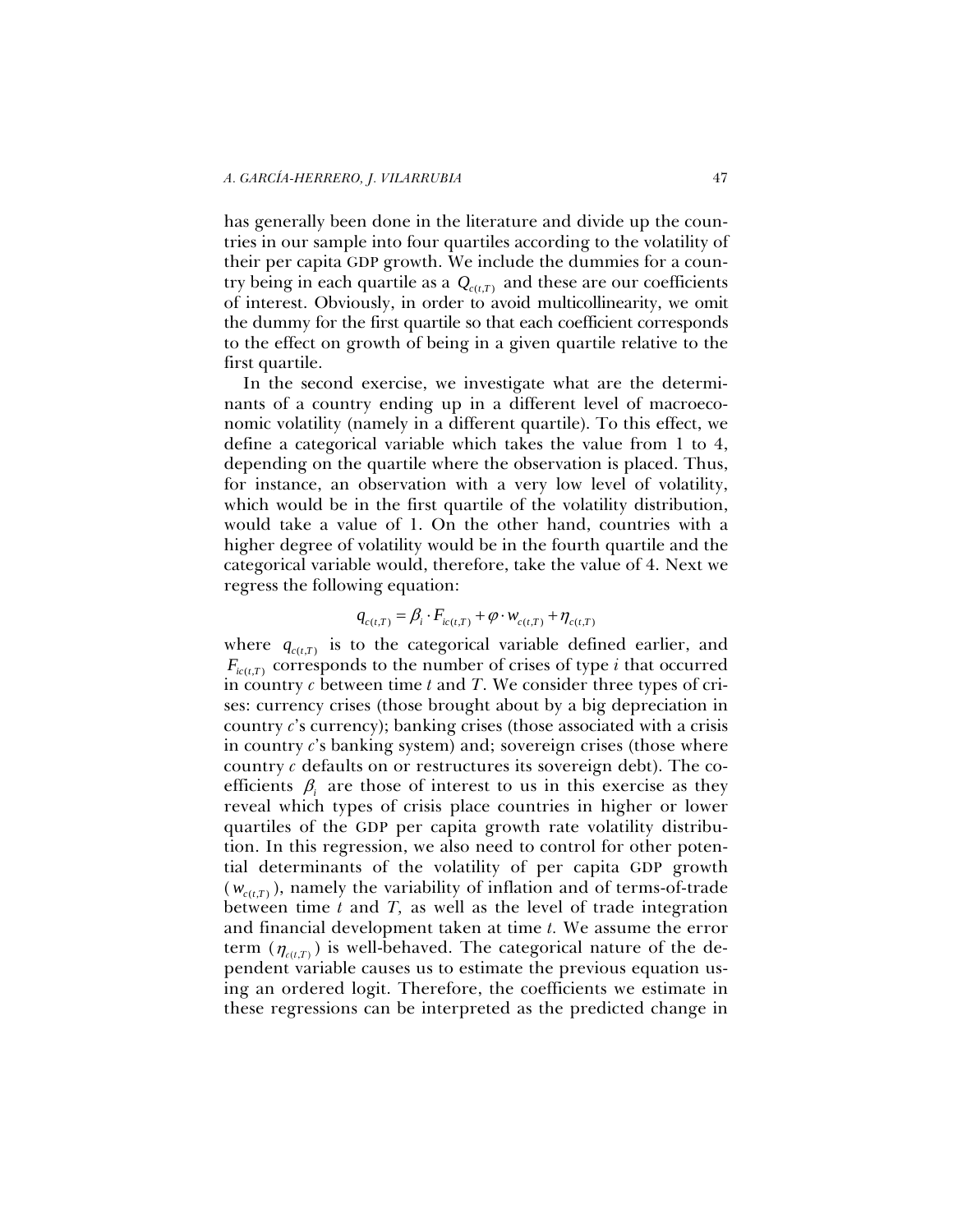the quartile that a change in the corresponding dependent variable would imply. Thus, for instance an estimated coefficient of 0.25 for the frequency of sovereign crises would mean that, if a given country were to experience 4 additional sovereign crises over the period considered, this would cause this country to move up one quartile in the distribution of per capita GDP growth rate volatility.

For each of these two exercises, we perform two types of regressions: *i)* a cross-section one between 1978 and 2002; *ii)* a panel of rolling regressions which encompasses two windows, 1978-1998 and 1982-2002, with a maximum of 302 observations. We only consider these two relatively long periods since the relationships that we are investigating (especially the one between volatility and growth) are a long run ones.

Finally, it is important to point out that both estimation procedures are subject to potentially important endogeneity problems between the independent and the dependent variables. We deal with this problem in the panel estimation by shortening the period over which we calculate the dependent variable (the average standard deviation of per capita GDP growth in the first case and the quartile the country belongs to in the second) so that it does not fully overlap with the periods use to compute the variables in the right hand side of the equation.

#### **3. RESULTS**

#### **The non-linear relation between economic volatility and growth**

We begin by confirming Ramey and Ramey's result of a negative relationship between volatility and growth in our crosssection, after controlling for the usual determinants of economic growth. The result is maintained for our sample and time span (Column 1, Table 1 below). Furthermore, the estimated coefficients for the control variables (the initial level of per capita GDP, population growth and the fraction of population enrolled in secondary schooling)<sup>2</sup> are significant with the expected sign.

 $2$  We also use life expectancy as a proxy of human capital. Results do not change.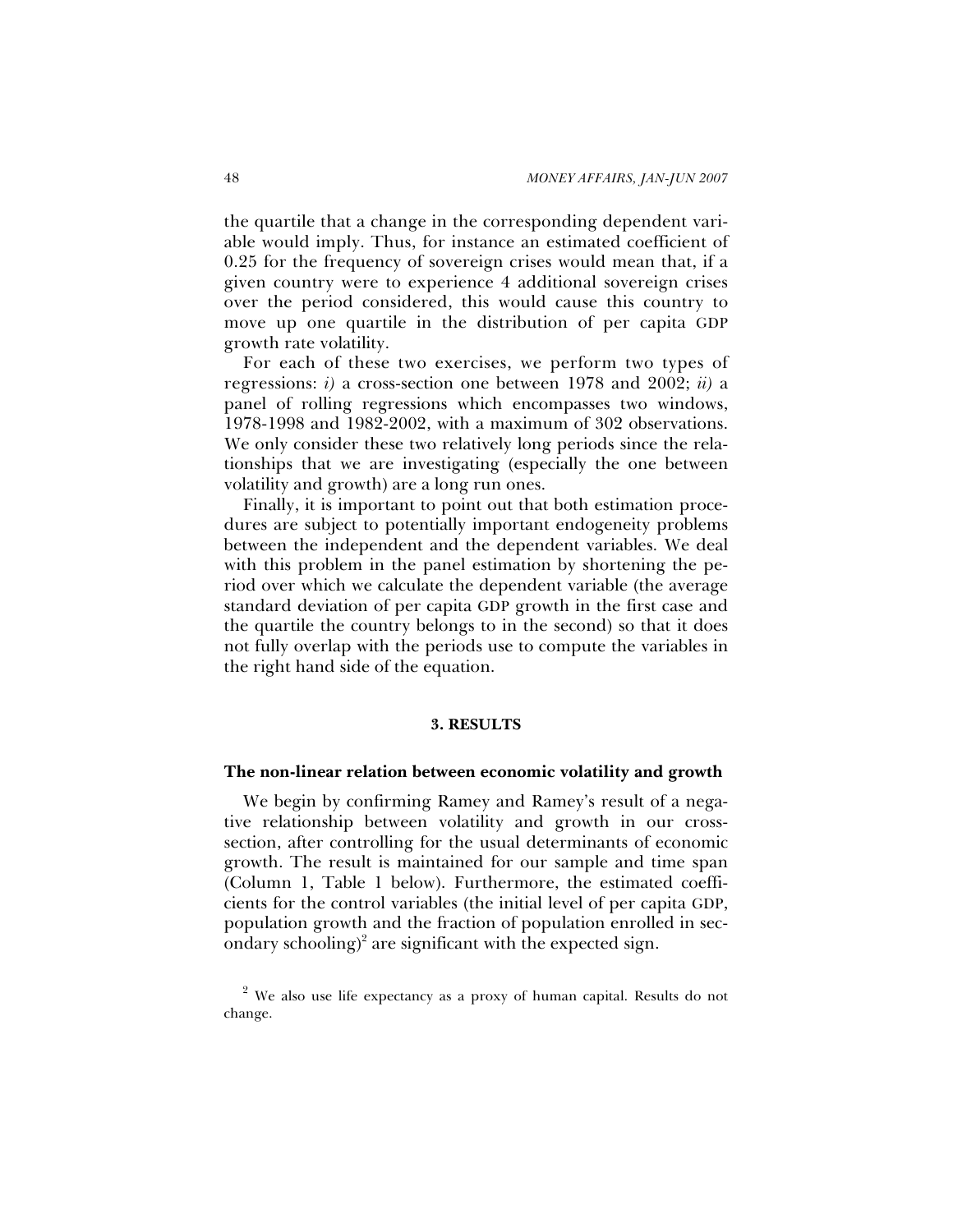Although we have confirmed the negative slope of the volatility coefficient, we have assumed linearity in the relation between volatility and growth. We now move to testing whether this is the case. To this end, we divide our sample into four quartiles according to GDP growth volatility and compute the average GDP growth for each of them As it can be seen, the second quartile has higher average growth than the first (Graph I below). Average growth is substantially reduced for the observations in the third quartile and it even becomes negative for those in the fourth. We,

**TABLE 1.** RELATIONSHIP BETWEEN VOLATILITY AND GROWTH (CROSS-SECTION)

| Regressions                                                                                           | 1                                    | $\overline{2}$                 | $\overline{\mathbf{3}}$              | $\overline{4}$                       |
|-------------------------------------------------------------------------------------------------------|--------------------------------------|--------------------------------|--------------------------------------|--------------------------------------|
| Std. deviation GDP growth                                                                             | $-0.478^{\rm b}$<br>(0.136)          |                                |                                      |                                      |
| Quartile 2                                                                                            |                                      | $0.00776^{\rm a}$<br>(0.00403) | $0.00647^{\rm a}$<br>(0.00409)       | $0.00875^{\rm b}$<br>(0.00398)       |
| Quartile 3                                                                                            |                                      | $-0.002$<br>(0.00458)          | $-0.0022$<br>(0.00514)               | $-0.00148^{b}$<br>(0.0047)           |
| Quartile 4                                                                                            |                                      | $-0.014^{\rm b}$<br>(0.00647)  | $-0.0146^{\rm a}$<br>(0.00744)       | $-0.0109$<br>(0.00677)               |
| Log(GDP)                                                                                              | $-0.00503^{\rm b}$<br>(0.00247)      | $-0.00362$<br>(0.00263)        | $-0.00461$ <sup>a</sup><br>(0.00259) | $-0.00579$ <sup>a</sup><br>(0.00294) |
| Log(secondary schooling)                                                                              | $0.00756^{\rm b}$<br>(0.00311)       | 0.00732<br>(0.00329)           | $0.00603^{\rm a}$<br>(0.00334)       | $0.00725^{\rm b}$<br>(0.00328)       |
| Avg. population growth                                                                                | $-0.00389$ <sup>a</sup><br>(0.00221) | $-0.00532$<br>(0.00251)        | $-0.00666^{b}$<br>(0.00271)          | $-0.0055^{\rm b}$<br>(0.00254)       |
| Log(investment rate)                                                                                  |                                      |                                | $0.0136^{\rm b}$<br>(0.00564)        |                                      |
| Domestic credit to the private<br>sector                                                              |                                      |                                |                                      | $0.000202^{\rm b}$<br>(0.0000857)    |
| Constant                                                                                              | $0.0561^{\rm b}$<br>(0.0183)         | $0.0307^{\rm a}$<br>(0.0187)   | 0.00261<br>(0.0226)                  | $0.0393^{b}$<br>(0.0188)             |
| Number of observations<br>$R^2$<br>$p$ -values for the <i>F</i> -tests                                | 102<br>0.3792                        | 102<br>0.3644                  | 91<br>0.3976                         | 97<br>0.4061                         |
| $H_0$ : Quartile 2 = Quartile 3<br>$H_0$ : Quartile 2 = Quartile 4<br>$H_0$ : Quartile 3 = Quartile 4 |                                      | 0.0740<br>0.0023<br>0.0913     | 0.1295<br>0.0083<br>0.1141           | 0.0559<br>0.0077<br>0.1903           |

NOTE: Heteroskedasticity-robust standard errors.<br><sup>a</sup> Significant at the 10% level. <sup>b</sup> Significant at the 5% level.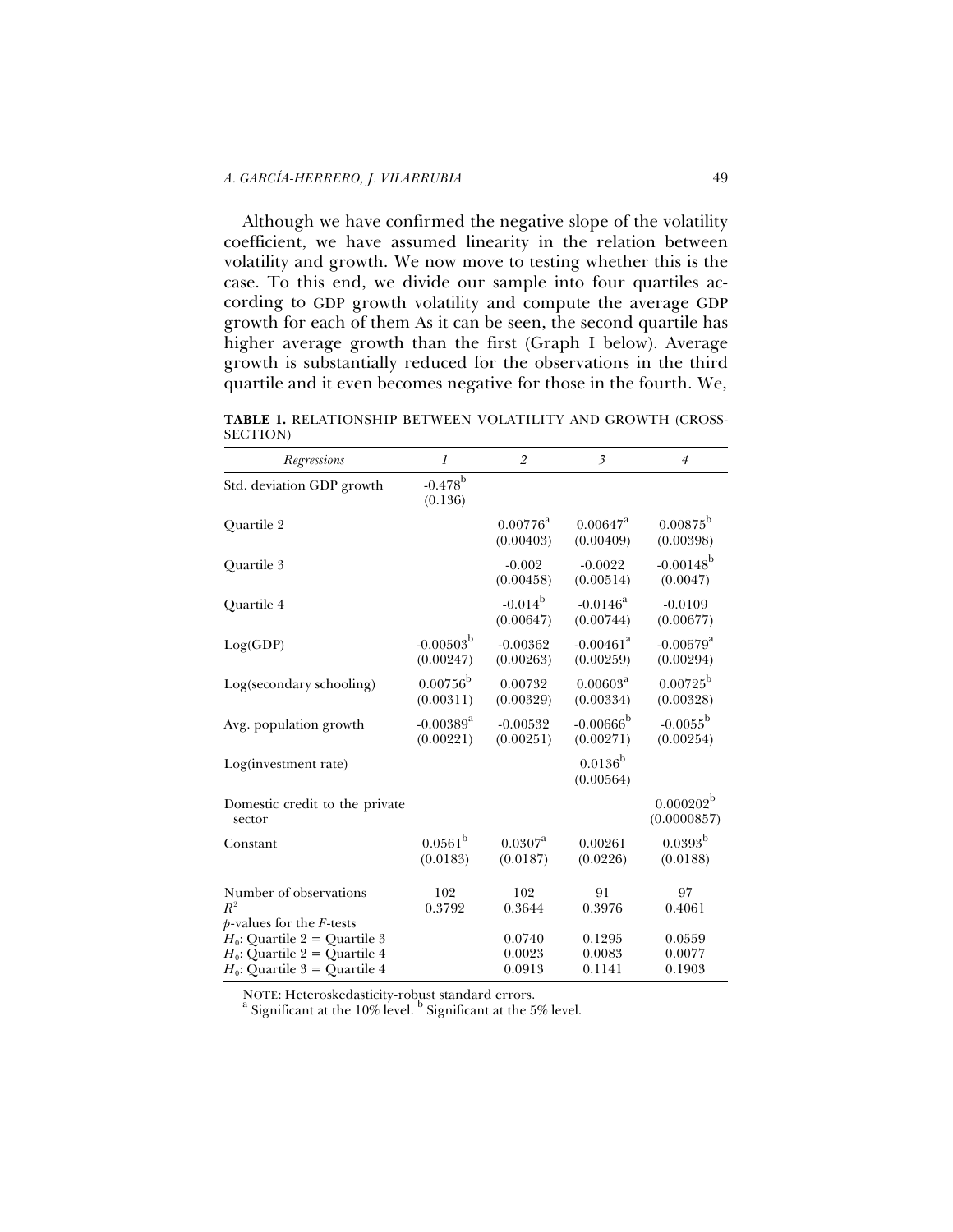

then, introduce the top three quartiles of the volatility distribution, instead of volatility as such, in the previous cross-section and test for the relation between each of them and economic growth.<sup>3</sup>

Our results show that a moderate level of volatility – i.e. the second quartile of the distribution – is associated with higher growth in a statistically significant way (Column 2, Table 1). On the other hand, very high volatility – i.e. the fourth quartile of the distribution – is accompanied by much lower growth and that this result is significant at close to 1% level. Finally, the observations in the third quartile are not distinguishable from those in the first quartile in terms on their impact on growth.

The different impact of the second and fourth quartile is confirmed when testing for the equality of their coefficients. Such equality is rejected at a 5% significance level for the coefficients of quartiles 2 and 4, but also of quartiles 2 and 3 and 3 and 4 (see tests below Column 2, Table 1). These findings point to a nonlinear relation between volatility and growth, which has the shape of a Laffer curve.

To check the robustness of the results, we introduce additional potential determinants of economic growth, as controls. We introduce them separately because of their high correlation with each other and with our previous regressors which may lead to collinearity problems. As it turns out, an important determinant of a country's growth rate – although subject to endogeneity

 $3$  Since we have a constant in the regression, we need to exclude the first quartile.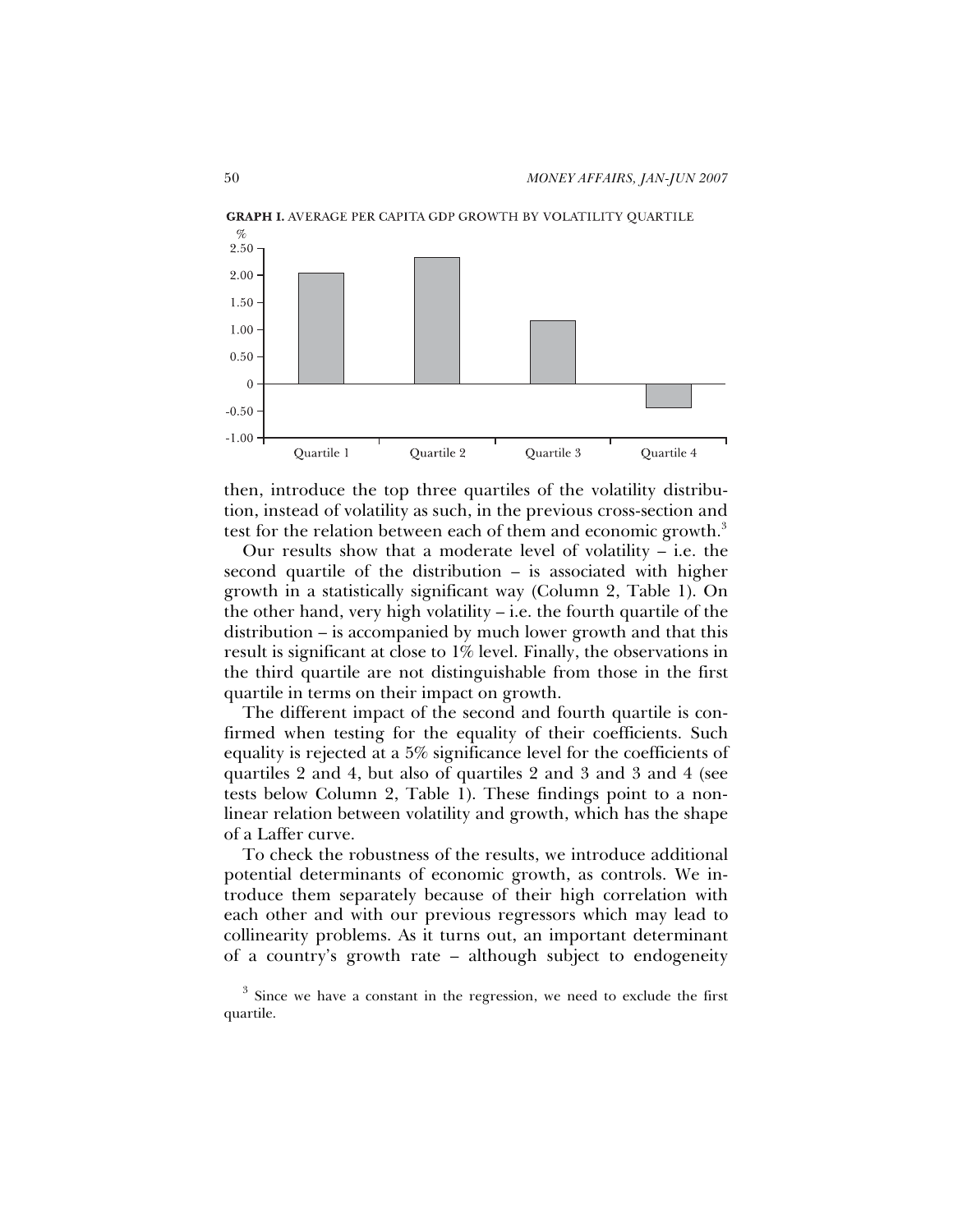problems - is the accumulation of physical capital which is found significant in increasing per capita GDP growth (Column 3, Table 1). The non-linear shape of the relation between volatility and growth is basically confirmed although the positive sign of the second quartile is only significant at the 11% level. The second growth determinant introduced is the development of the financial system, measured as the level of credit granted by the banking system to the private sector. This is found significant (Column 4, Table 1) and the non-linear shape of the relation between volatility and growth is maintained although this time we obtain a significantly negative sign for countries in the third quartile although the coefficient for the fourth quartile is not significant at any standard significance level. Finally, the *F*-tests of equality of the quartile coefficients confirm the shape of a Laffer curve. Also in the two robustness tests, we reject the hypothesis that the coefficients of the second and fourth quartiles are the same. In the last regression, when financial development is taken into account, we also reject the equality of the coefficients of the second and fourth quartiles, as well as between the second and the third.

Finally, as an additional robustness test, we re-run the four equations above using panel data. Again, if we assume a linear relation between volatility and growth, the negative coefficient for volatility is confirmed (Column 1 in Table 2 below). When introducing the different quartiles in which we divide observations according to their volatility, the results are also maintained: being in the second quartile leads to relatively higher growth while being in the fourth reduces it considerably (Column 2 in Table 2). All other controls for economic growth remain statistically significant, as well as the two included in the robustness tests, namely the physical capital accumulation and the level of financial development. Furthermore, the robustness tests confirm the Laffer curve shape of the relation between volatility and growth (Columns 3 and 4 in Table 2). This is also the case of the *F*-tests of equality of coefficients: in all specifications we reject that the coefficients of the second and fourth quartile are equal and the same is true between those of the second and third quartiles.

The policy implication of such Laffer curve is that very high volatility should clearly be avoided but that some volatility – basically that within the second quartile of the distribution - could be a first best in terms of economic growth. We now move to exploring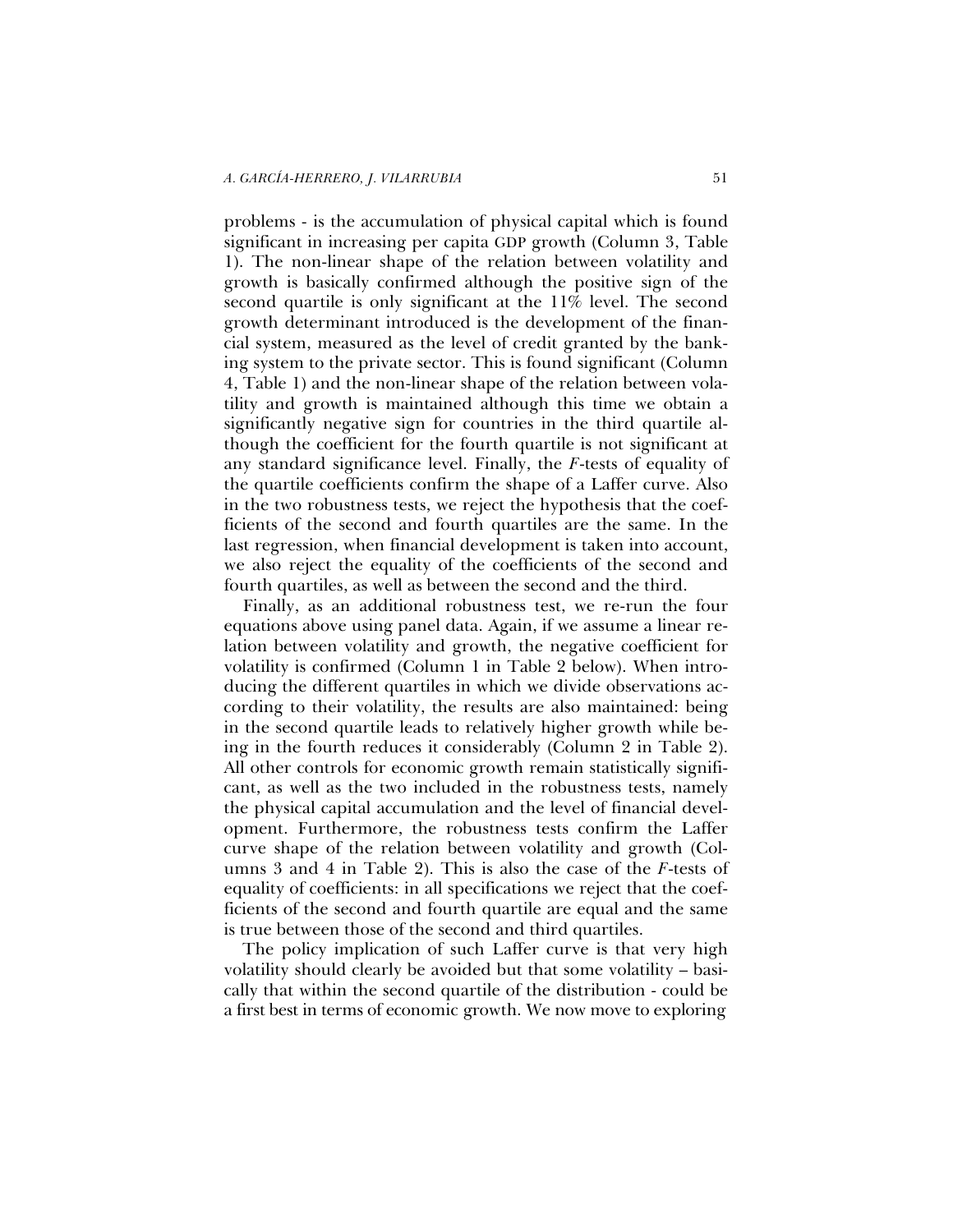| Regressions                                                                         | 1                               | $\overline{2}$                  | $\overline{\mathbf{3}}$         | $\overline{4}$                  |
|-------------------------------------------------------------------------------------|---------------------------------|---------------------------------|---------------------------------|---------------------------------|
| Std. deviation GDP growth                                                           | $-0.507^{\rm b}$<br>(0.0875)    |                                 |                                 |                                 |
| Quartile 2                                                                          |                                 | $0.00798^{\rm b}$<br>(0.00294)  | $0.00743^{\rm b}$<br>(0.00281)  | $0.00907^{\rm b}$<br>(0.00278)  |
| Quartile 3                                                                          |                                 | $-0.00874^{\rm b}$<br>(0.00344) | $-0.00878^{b}$<br>(0.00355)     | $-0.00598^{a}$<br>(0.00336)     |
| Quartile 4                                                                          |                                 | $-0.0184^{\rm b}$<br>(0.00423)  | $-0.021^{\rm b}$<br>(0.0049)    | $-0.0139^{\rm b}$<br>(0.00457)  |
| Log(GDP)                                                                            | $-0.00475^{\rm b}$<br>(0.00175) | $-0.00424^{b}$<br>(0.00169)     | $-0.00541^{b}$<br>(0.00167)     | $-0.00679^{\rm b}$<br>(0.00206) |
| Log(secondary schooling)                                                            | $0.00652^{\rm b}$<br>(0.00215)  | $0.00687^{\rm b}$<br>(0.00207)  | $0.00588^{\rm b}$<br>(0.00212)  | $0.00776^{\rm b}$<br>(0.00219)  |
| Avg. population growth                                                              | $-0.00419^{b}$<br>(0.0016)      | $-0.00489^{\rm b}$<br>(0.00168) | $-0.00609^{\rm b}$<br>(0.00172) | $-0.00547^{\rm b}$<br>(0.00173) |
| Log(investment rate)                                                                |                                 |                                 | $0.0125^{\rm b}$<br>(0.00427)   |                                 |
| Domestic credit to the private sector                                               |                                 |                                 |                                 | $0.00017^b$<br>(0.000059)       |
| Constant                                                                            | $0.0579^{\rm b}$<br>(0.0129)    | $0.0384^{\rm b}$<br>(0.0122)    | 0.0147<br>(0.016)               | $0.0484^{\rm b}$<br>(0.0132)    |
| Number of observations<br>$R^2$<br>$p$ -values for the $F$ -tests                   | 213<br>0.3427                   | 213<br>0.3593                   | 197<br>0.3984                   | 201<br>0.397                    |
| $H_0$ : Quart 2 = Quart 3<br>$H_0$ : Quart 2 = Quart 4<br>$H_0$ : Quart 3 = Quart 4 |                                 | 0.0000<br>0.0000<br>0.0455      | 0.0001<br>0.0000<br>0.0224      | 0.0001<br>0.0000<br>0.1283      |

**TABLE 2.** RELATIONSHIP BETWEEN VOLATILITY AND GROWTH (PANEL**)** 

NOTE: Heteroskedasticity-robust standard errors.

Significant at the 10% level. <sup>b</sup> Significant at the 5% level.

the reasons behind such Laffer curve, instead of a linear negative relation, between volatility and growth.

# **The nature of crisis and volatility**

As previously mentioned, we explore empirically what explains why certain countries find themselves in higher –rather than lower – quartiles in terms of macroeconomic volatility. We focus on crisis events given their prominence in determining large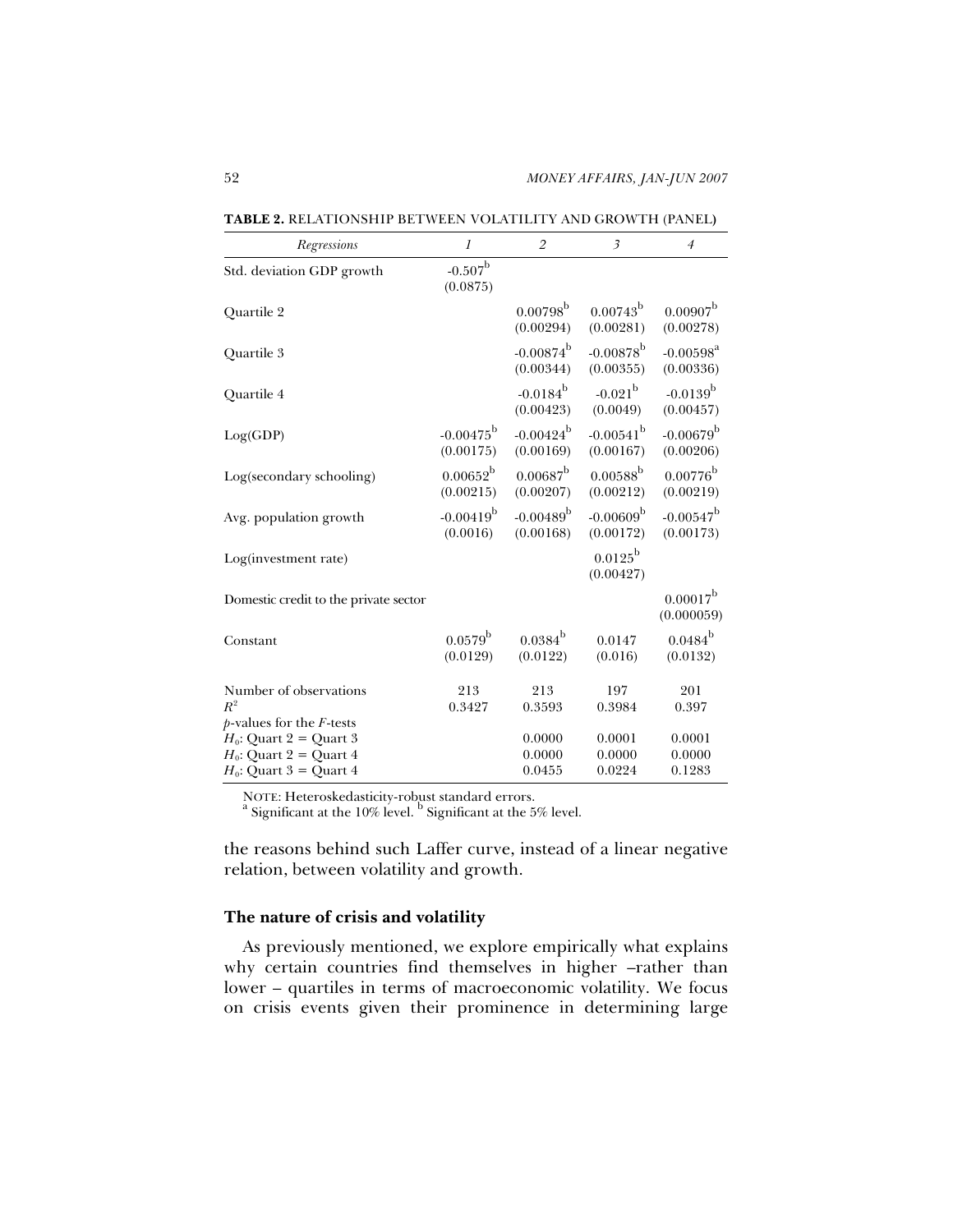swings in growth and the role they have acquired in the recent literature.

As a first exercise, we assess, using cross-section data and estimating with an ordered-logit, whether having more crises increases the probability of being in a higher quartile in terms of the macroeconomic volatility. We find that this is the case (Column 1, Table 3). This seems to confirm Hnatkovska and Loayza's suggestion that crises are behind the very negative relation between volatility.

| Regressions                                                                      | 1                           | $\overline{2}$              | $\overline{\mathbf{3}}$   | $\overline{4}$               | 5                            | 6                                |  |
|----------------------------------------------------------------------------------|-----------------------------|-----------------------------|---------------------------|------------------------------|------------------------------|----------------------------------|--|
| Dependent variable is quartile of volatility (ordered logit used for estimation) |                             |                             |                           |                              |                              |                                  |  |
| Number of crises                                                                 | $0.184^{\rm b}$<br>(0.0463) |                             |                           |                              |                              |                                  |  |
| Currency crises                                                                  |                             | $-0.147$<br>(0.195)         | $-0.0573$<br>(0.264)      | $-0.255$<br>(0.213)          | $-0.308$<br>(0.282)          | $-0.432$ <sup>a</sup><br>(0.232) |  |
| <b>Banking crises</b>                                                            |                             | $-0.0946$<br>(0.0738)       | $-0.0617$<br>(0.095)      | $-0.143$<br>(0.0785)         | $-0.0704$<br>(0.0977)        | $-0.227^{\rm b}$<br>(0.0996)     |  |
| Sovereign Crises                                                                 |                             | $0.108^{\rm a}$<br>(0.0532) | $0.242^{\rm b}$<br>(0.07) | $0.0924^{\rm a}$<br>(0.0553) | $0.1868^{\rm b}$<br>(0.0586) | 0.0836<br>(0.0681)               |  |
| Std. deviation of terms-<br>of-trade growth                                      |                             |                             | 0.558<br>(1.737)          |                              |                              |                                  |  |
| Std. Deviation of infla-<br>tion                                                 |                             |                             |                           | $0.473^{\rm b}$<br>(0.17)    |                              |                                  |  |
| Trade openness                                                                   |                             |                             |                           |                              | 0.405<br>(0.304)             |                                  |  |
| Domestic credit to the<br>private sector                                         |                             |                             |                           |                              |                              | $-0.0415^{\rm b}$<br>(0.00838)   |  |
| Number of observa-                                                               |                             |                             |                           |                              |                              |                                  |  |
| tions<br>Pseudo- $R^2$                                                           | 151<br>0.0003               | 151<br>0.0130               | 98<br>0.0471              | 146<br>0.0528                | 108<br>0.0388                | 108<br>0.1091                    |  |
|                                                                                  |                             |                             |                           |                              |                              |                                  |  |

**TABLE 3.** DETERMINANTS OF VOLATILITY (CROSS-SECTION)

NOTE: Heteroskedasticity-robust standard errors.<br><sup>a</sup> Significant at the 10% level. <sup>b</sup> Significant at the 5% level.

We explore the issue further by distinguishing among three main types of crises: currency, banking and sovereign ones. Graph II below depicts the relation between the frequency of different types of crises and the volatility quartiles. The average number of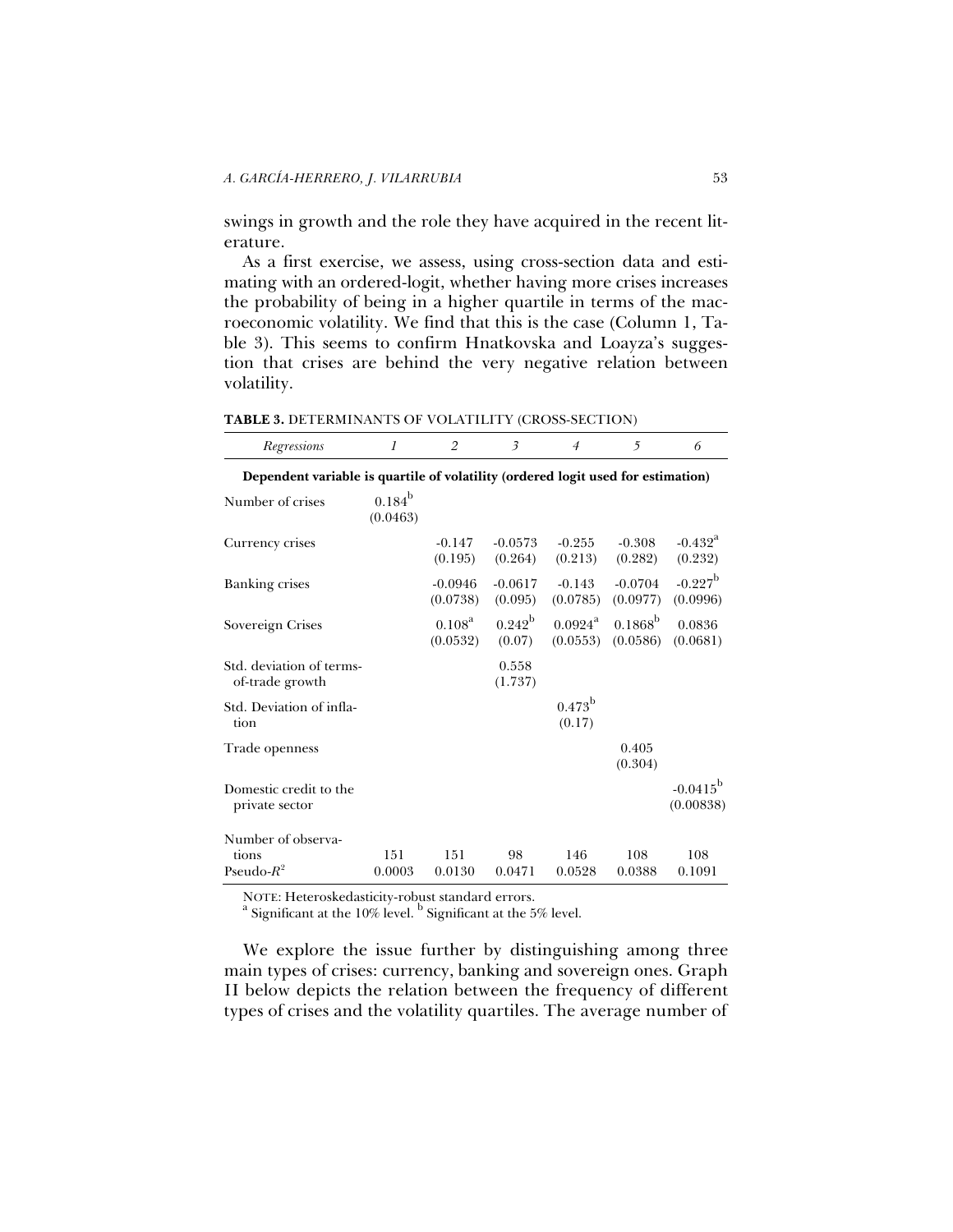

**GRAPH II. DISTRIBUTION BY QUARTILE OF DIFFERENT CRISES** 

sovereign crises is higher for the third and fourth quartiles but that of banking crises is somewhat lower for the fourth quartile than the second, although it is much higher in the third. Finally, the average number of currency crises is practically the same across quartiles. We move to the regression analysis so as to take into account other potential determinants of macroeconomic volatility.

When regressing the frequency of each type of crises on the different volatility levels (from the first to the fourth quartile) with the same cross-sectional data as before, sovereign crises raise the likelihood of being in a higher quartile at a 1% significance level (Column 2 in Table 3). No significant impact is found for currency and banking crises.

As a robustness test, we control for other factors which may influence the level of macroeconomic volatility, such as the variability of the terms of trade, that of inflation, trade openness and the degree of financial development. The first two are relatively obvious factors. The third one has been found to raise volatility although economic growth (Kose, Prasad and Terrones, 2005). The last one has been associated with lower volatility (Easterly, Islam, and Stiglitz, 2000). Graph III below depicts the relation between these two variables and the four quartiles in which the observations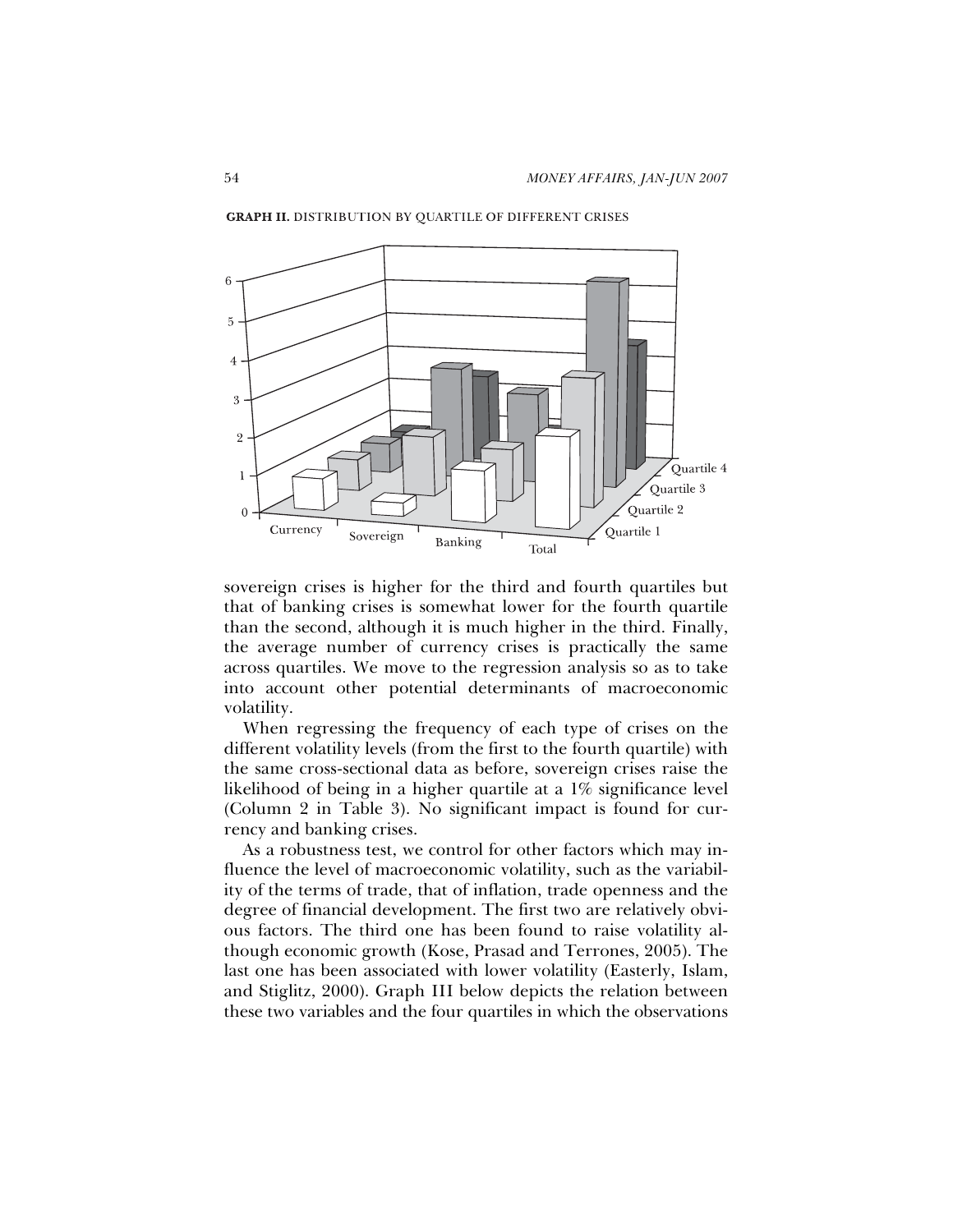of volatility of per capita GDP growth can be divided. Bank credit to the private sector is clearly lower in the higher volatility quartiles while no clear trend is seen for trade openness. Moving to the regression analysis, the volatility of the terms of trade does not appear to influence the volatility of per capita GDP growth (Column 3 in Table 3) while that of inflation increases it in a statistically significant way (Column 4 in Table 3). Trade openness does not seem to have an impact while a larger share of bank credit to the private sector reduces it in a significant way (Columns 5 and 6 in Table 3). In all cases, except the last, a higher frequency of sovereign crises is associated with a higher volatility quartile. One explanation for the lack of significance of the frequency of sovereign crises when controlling for financial sector development is that such development may allow agents to use insurance mechanism, thereby, reducing the macroeconomic volatility that a sovereign crisis would, otherwise, cause. In the same vein, only in the last robustness tests, when controlling for financial sector development, do we find that currency and banking crises actually reduce the level of volatility.

Finally, as for the growth equations, we re-run the above regressions with panel data. Again, suffering more crisis, of any sort,



**GRAPH III.** DISTRIBUTION OF VARIABLES BY QUARTILE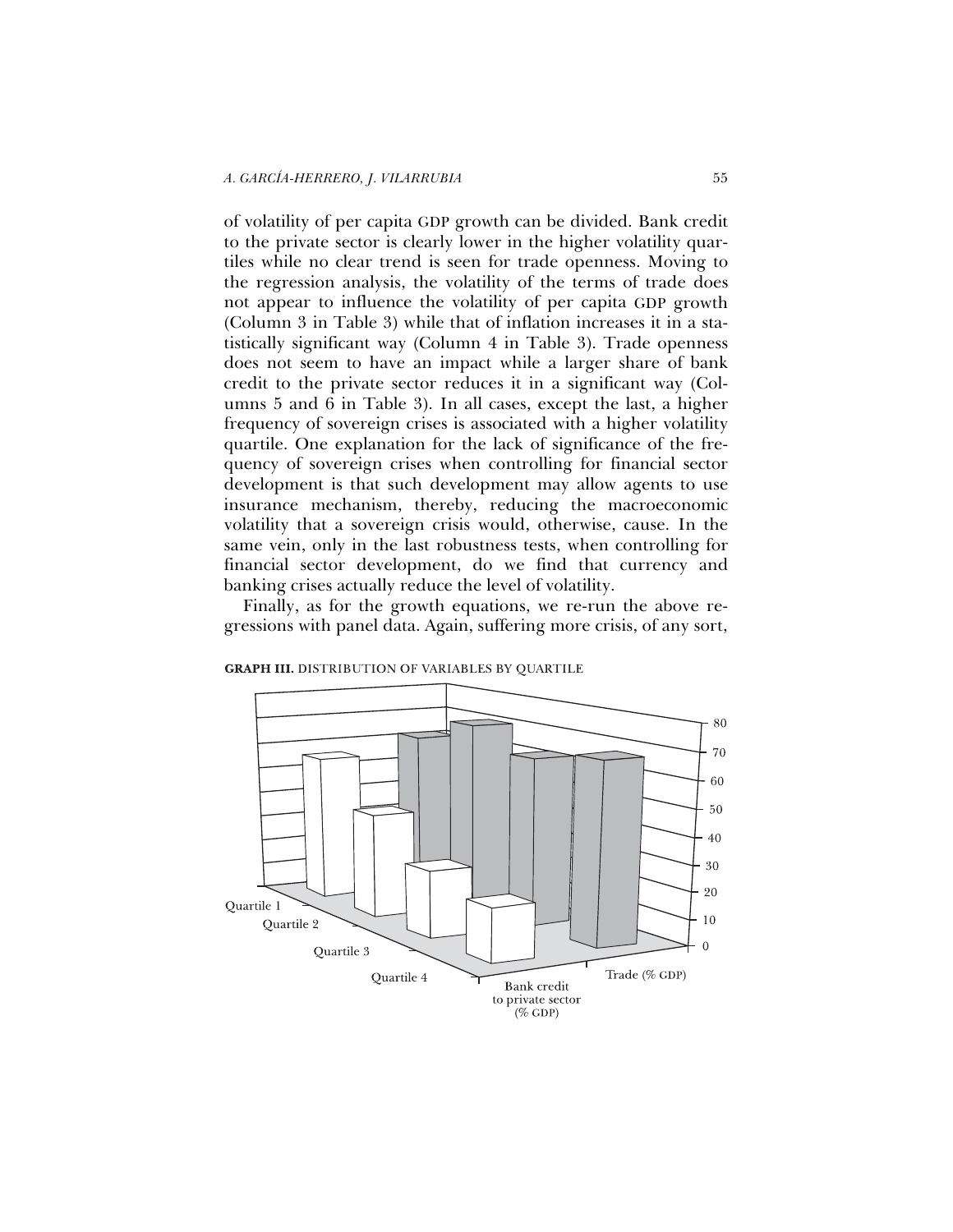does seem to place countries in a higher quartile in terms of macroeconomic volatility (Column 1 in Table 4). The explanation is basically the same as before: more sovereign crises place countries in higher volatility levels (Column 2 in Table 4). When including other controls, the detrimental impact of sovereign crises – in terms of higher volatility – is confirmed but banking crises appear as beneficial when controlling for the variability of inflation and also financial system development (Columns 4 and 6 in Table 4).

The positive influence of banking crises on macroeconomic volatility is in line with Rancière et al. (2003) in as far as very sharp drops in credit generally occurred during –or right after – banking crises.

| Regressions                                   | 1                                 | $\overline{2}$              | $\overline{\mathbf{3}}$ | $\overline{4}$                | $5\overline{)}$                          | 6                            |  |
|-----------------------------------------------|-----------------------------------|-----------------------------|-------------------------|-------------------------------|------------------------------------------|------------------------------|--|
| Dependent variable is quartile                |                                   |                             |                         |                               |                                          |                              |  |
| Number of Crises                              | $0.0697$ <sup>4</sup><br>(0.0388) |                             |                         |                               |                                          |                              |  |
| <b>Currency Crises</b>                        |                                   | $-0.0221$<br>(0.141)        | 0.037<br>(0.171)        | $-0.168$<br>(0.153)           | $-0.119$<br>(0.168)                      | $-0.163$<br>(0.159)          |  |
| <b>Banking Crises</b>                         |                                   | $-0.104$<br>(0.0657)        | $-0.104$<br>(0.0799)    | $-0.182^b$<br>(0.0702)        | $-0.123$<br>(0.0798)                     | $-0.207^{\rm b}$<br>(0.0878) |  |
| Sovereign Crises                              |                                   | $0.170^{\rm b}$<br>(0.0459) | $0.312^{b}$<br>(0.0569) | $0.156^{\mathrm{b}}$          | $0.274^{\rm b}$<br>$(0.0466)$ $(0.0498)$ | $0.172^{\rm b}$<br>(0.0549)  |  |
| Std. Deviation of<br>terms-of-trade<br>growth |                                   |                             | 0.349<br>(1.071)        |                               |                                          |                              |  |
| Std. Deviation of infla-<br>tion              |                                   |                             |                         | 0.499 <sup>b</sup><br>(0.139) |                                          |                              |  |
| Trade openness                                |                                   |                             |                         |                               | $0.358^{a}$<br>(0.206)                   |                              |  |
| Domestic credit to the<br>private sector      |                                   |                             |                         |                               |                                          | $-0.0318^{b}$<br>(0.00513)   |  |
| Number of observa-<br>tions                   | 302                               | 302                         | 196                     | 291                           | 230                                      | 225                          |  |
| Pseudo- $R^2$                                 | 0.0034                            | 0.0163                      | 0.0547                  | 0.0585                        | 0.0446                                   | 0.0984                       |  |

**TABLE 4.** DETERMINANTS OF VOLATILITY (PANEL)

NOTE: Heteroskedasticity-robust standard errors.

Significant at the 10% level. <sup>b</sup> Significant at the 5% level.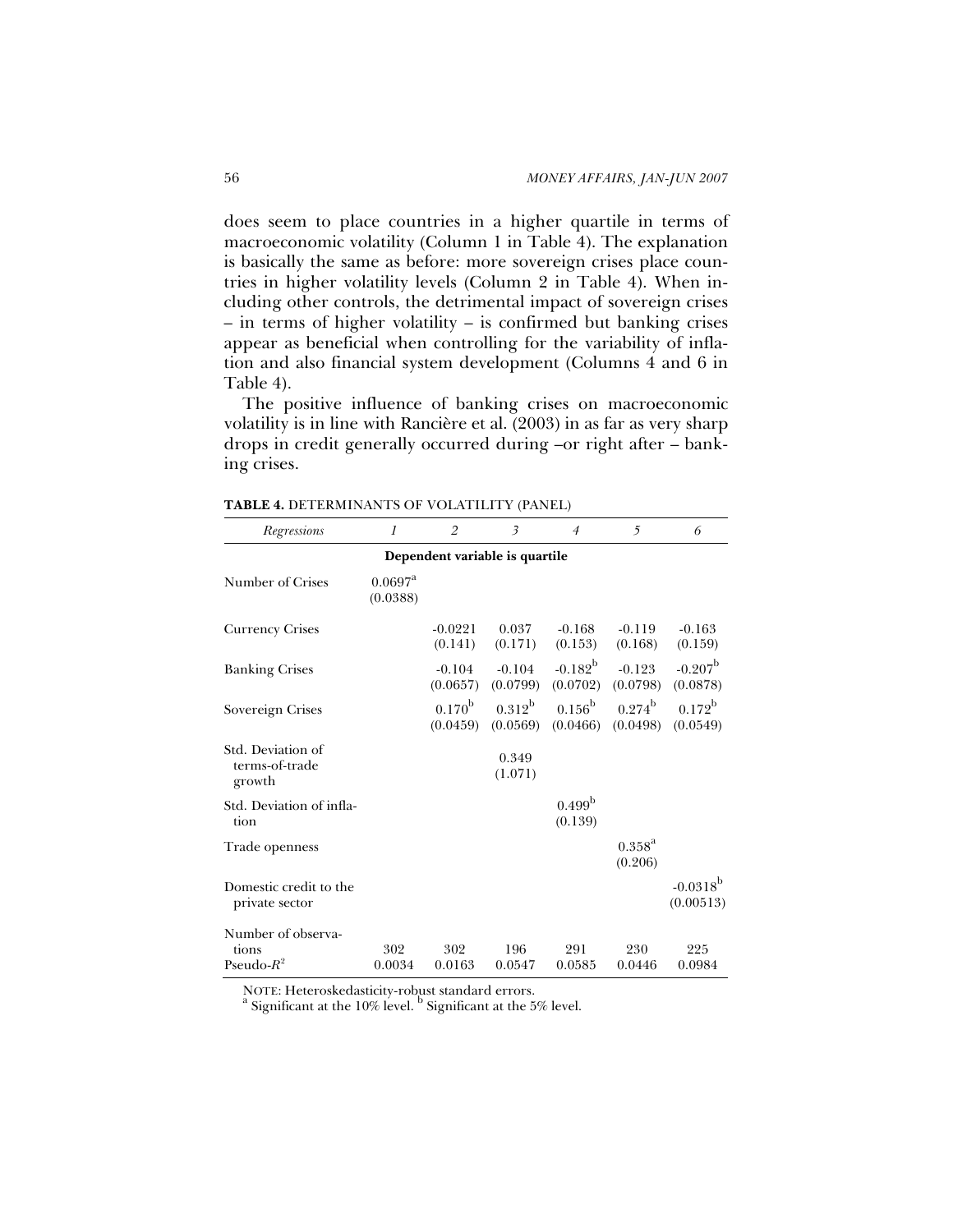All in all, sovereign crises a high inflation variability and low financial development seem to explain why countries find themselves in the right part of the Laffer curve relating macroeconomic volatility and growth (i.e., when such relation is negative). As for the right-hand side of the Laffer curve (i.e., a positive volatility and growth relation) the occurrence of banking crises may help but this result is less robust to different model specifications.

## **4. CONCLUSIONS**

We build upon the general consensus since Ramey and Ramey (1995) that the volatility of per capita GDP growth reduces growth. To this end, we show empirically – using cross-section and panel analysis for over 100 countries during the period 1970-2000 – that a moderate degree of volatility can be growth-enhancing while very high volatility is clearly detrimental. These results point to the existence of a "Laffer curve" between volatility and growth.

When exploring what are the underlying reasons for such Laffer curve, we focus on the role of crises because of their relevance in explaining large swings in economic growth. While the consensus view is that crises - being associated with high volatility - are very detrimental for growth (Hnatkovska and Loayza, 2005), they could also serve as a catalyst for change and, thereby, long term growth, following Rancière et al. (2003). In this vein, we find evidence that the detrimental effect of high volatility is mainly explained by the occurrence of sovereign crises, as well as a low degree of financial development. Banking crises, in turn, reduce volatility for some model specifications, particularly when controlling for financial development. In sum, the existence of a "Laffer curve" between volatility and growth can be attributed, at least in part, to the different nature of the crisis buffeting each country.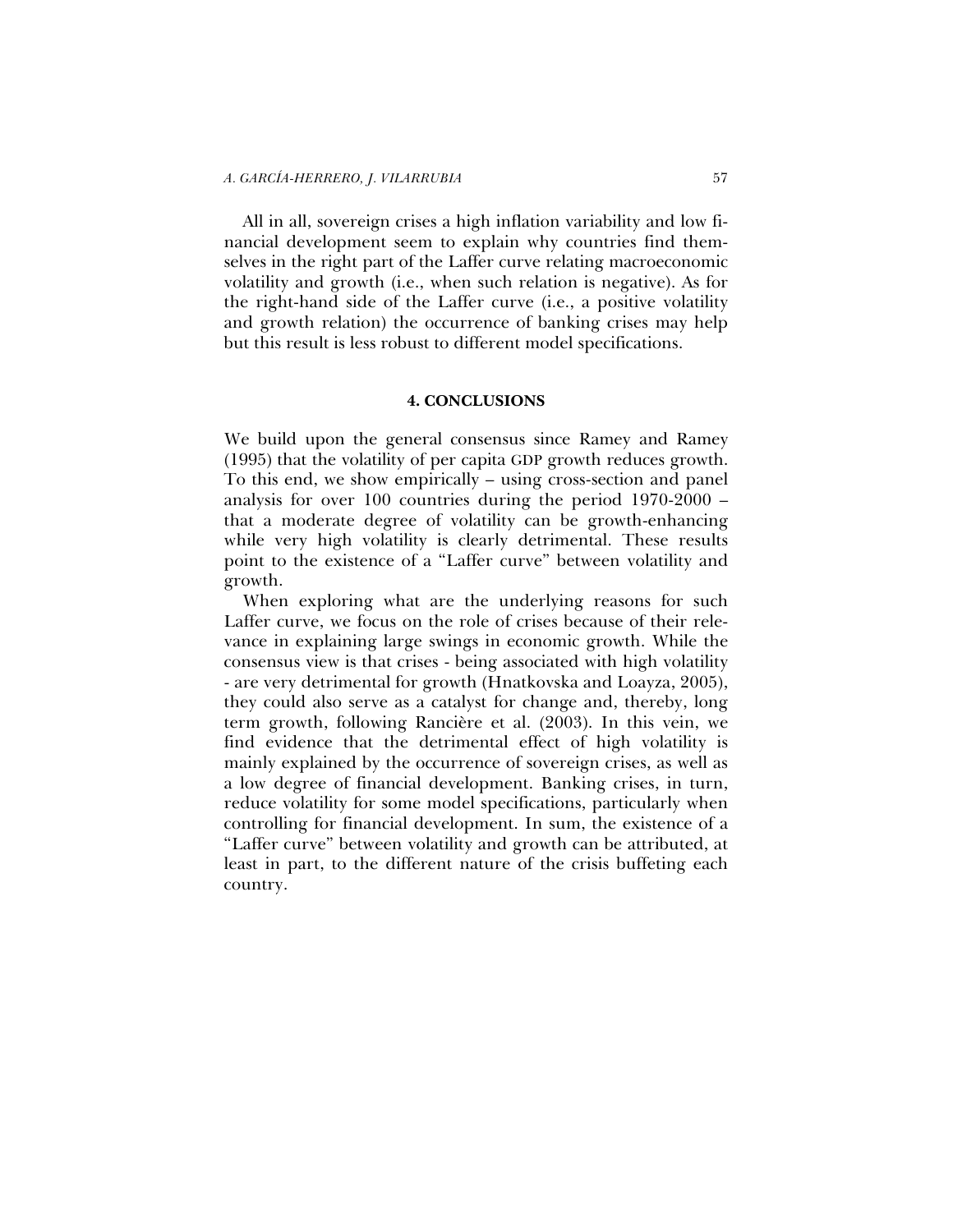# *Appendix*

| <b>TABLE A.1. COUNTRIES INCLUDED IN THE SAMPLE AND TIME SPAN</b> |
|------------------------------------------------------------------|
| Emerging                                                         |

| Developed                  | $\mathcal{I}$            | $\overline{2}$     | $\overline{\mathbf{3}}$ |
|----------------------------|--------------------------|--------------------|-------------------------|
| Australia                  | Algeria                  | Ghana              | Pakistan                |
| Austria                    | Antigua and Barbuda      | Guatemala          | Papua New Guinea        |
| Belgium                    | Argentina                | Guyana             | Paraguay                |
| Canada                     | Bahamas, The             | Honduras           | Peru                    |
| Denmark                    | <b>Barbados</b>          | Hong Kong, China   | Philippines             |
| Finland                    | <b>Bolivia</b>           | Hungary            | Saudi Arabia            |
| France                     | <b>Botswana</b>          | India              | Senegal                 |
| Greece                     | <b>Brazil</b>            | Iran, Islamic Rep. | Singapore               |
| Iceland                    | Burundi                  | Israel             | South Africa            |
| Ireland                    | Cameroon                 | Jamaica            | Sri Lanka               |
| Italy                      | Central African Republic | Jordan             | Sudan                   |
| Japan                      | Chile                    | Kenya              | Suriname                |
| Korea, Rep.                | China                    | Lesotho            | Swaziland               |
| Luxembourg                 | Colombia                 | Libya              | Syrian Arab Republic    |
| Mexico                     | Congo, Dem. Rep.         | Madagascar         | Thailand                |
| Netherlands                | Costa Rica               | Malawi             | Trinidad and Tobago     |
| New Zealand                | Cyprus                   | Malaysia           | Tunisia                 |
| Norway                     | Dominica                 | Mali               | Turkey                  |
| Spain                      | Dominican Republic       | Malta              | Uruguay                 |
| Sweden                     | Ecuador                  | Morocco            | Zambia                  |
| Switzerland                | Egypt, Arab Rep.         | Nepal              | Zimbabwe                |
| United Kingdom El Salvador |                          | Nicaragua          |                         |
| <b>United States</b>       | Fiji                     | Nigeria            |                         |

# **TABLE A.2.** DESCRIPTIVE STATISTICS TOTAL SAMPLE, 1978-2002 (*n*=90)

| Dependent Variable:                                                   |       |       | Full Sample Quartile 1 Quartile 2 Quartile 3 Quartile 4 |       |         |
|-----------------------------------------------------------------------|-------|-------|---------------------------------------------------------|-------|---------|
| Average per capita GDP growth                                         | 1.26  | 2.05  | 2.34                                                    | 1.18  | $-0.43$ |
| Objective Variable:<br>Std. Deviation GDP p.c.<br>growth              | 3.77  | 1.749 | 2.961                                                   | 4.231 | 6       |
| Controls:<br>Log initial per capita GDP<br>Secondary schooling enrol- | 7.738 | 8.913 | 7.675                                                   | 7.241 | 7.17    |
| ment                                                                  | 24.7  | 45.93 | 94.59                                                   | 16    | 13.83   |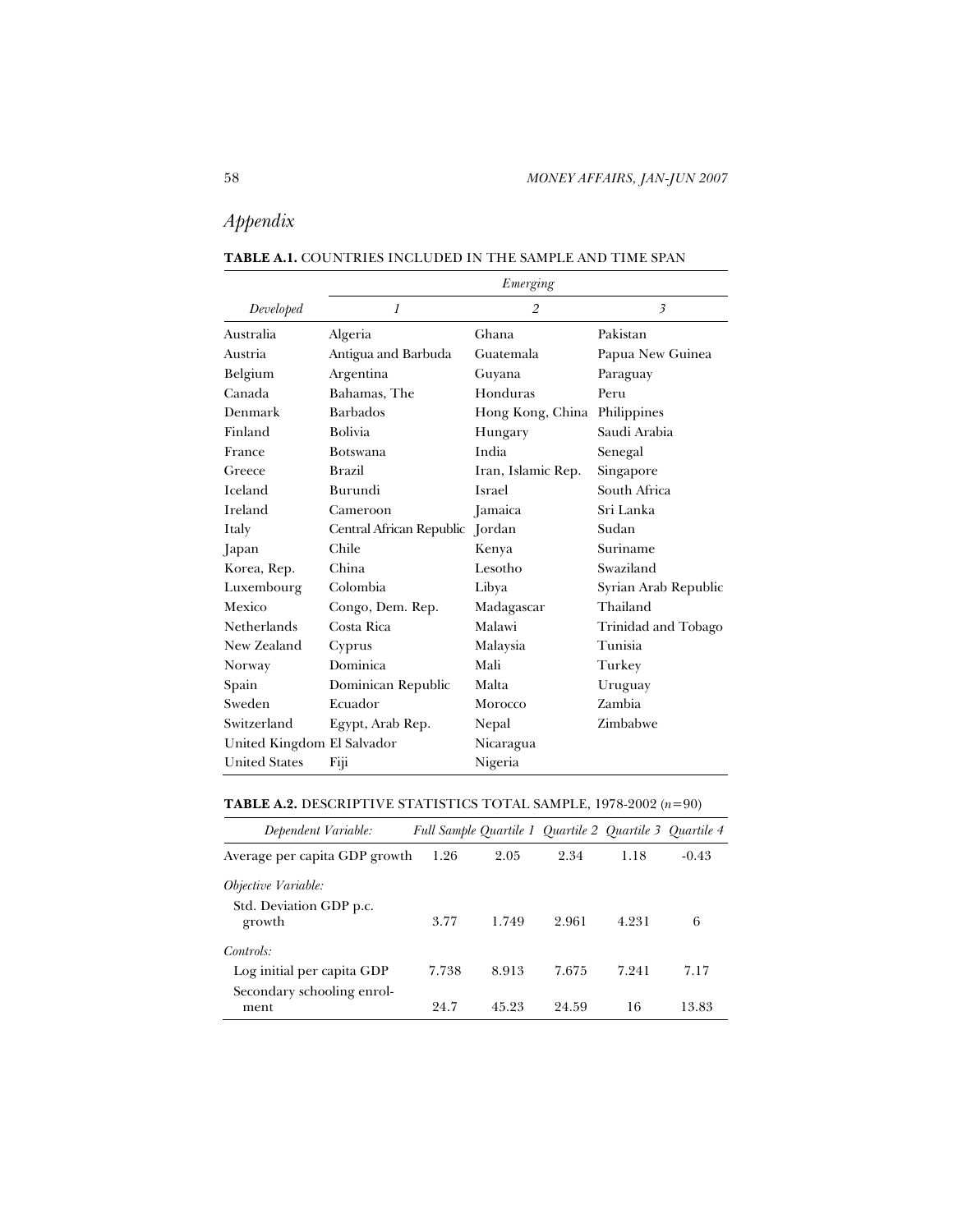| <b>TABLE A.2</b> (concluded) |  |
|------------------------------|--|
|------------------------------|--|

| Dependent Variable:                              | Full Sample Quartile 1 Quartile 2 Quartile 3 Quartile 4 |           |          |          |       |
|--------------------------------------------------|---------------------------------------------------------|-----------|----------|----------|-------|
| Domestic credit to the private<br>sector (% GDP) | 35.4                                                    | 56.02     | 39.52    | 25.39    | 20.08 |
| Dom. Credit to the private<br>sector growth      | 2.35                                                    | 2.574     | 1.831    | 4.141    | 0.852 |
| Trade (% GDP)                                    | 65.82                                                   | 61.77     | 70.95    | 63.04    | 67.78 |
| Investment (% GDP)                               | 23.54                                                   | 23.83     | 26.62    | 20.45    | 23.42 |
| Average Inflation                                | 67.19                                                   | 9.14      | 38.3     | 38.96    | 178.6 |
| Std. Deviation Inflation                         | 169.2                                                   | 8.168     | 123.34   | 45.46    | 490.7 |
| Average terms-of-trade<br>growth                 | $-0.183$                                                | $-0.0043$ | $-0.323$ | $-0.474$ | 0.176 |
| Std. Deviation terms-of-trade<br>growth          | 9.554                                                   | 5.59      | 9.238    | 11.82    | 12.58 |
| Number of currency crises                        | 0.811                                                   | 0.864     | 0.864    | 0.826    | 0.696 |
| Number of sovereign crises                       | 1.911                                                   | 0.364     | 1.636    | 3.087    | 2.478 |
| Number of banking crises                         | 1.556                                                   | 1.364     | 1.409    | 2.478    | 0.957 |
| Number of crises (of any kind)                   | 3.744                                                   | 2.364     | 3.409    | 5.565    | 3.565 |

### **REFERENCES**

- Acemoglu, D., and F. Zilibotti (1997), "Was Prometheus Unbound by Chance? Risk, Diversification and Growth", *Journal of Political Economy,* vol. 105, pp. 1167-1200.
- Aghion, F., A. George-Marios and K. Abhijit Banerjee (2005), *Volatility and Growth: Credit Constraints and Productivity-Enhancing Investment,* mimeo, April.
- Aizenman, J., and B. Pinto (2005), *Managing Volatility and Crises: A Practitioner's Guide Overview, NBER (Working Paper, n<sup>o</sup>* 10602).
- Bubula, A., and I. Otker-Robe (2003), *Are Pegged and Intermediate Exchange Regimes More Crisis-prone?,* IMF (Working Paper, WP/03/223).
- Caprio, G., and D. Klingebiel (2003), *Episodes of Systemic and Borderline Financial Crises,* World Bank.
- Domaç, I., and M. S. Martínez-Peria (2000), *Banking crises and exchange rate regimes: in there a link?,* Central Bank of Turkey and The World Bank (Policy Research Working Paper, nº 2489).